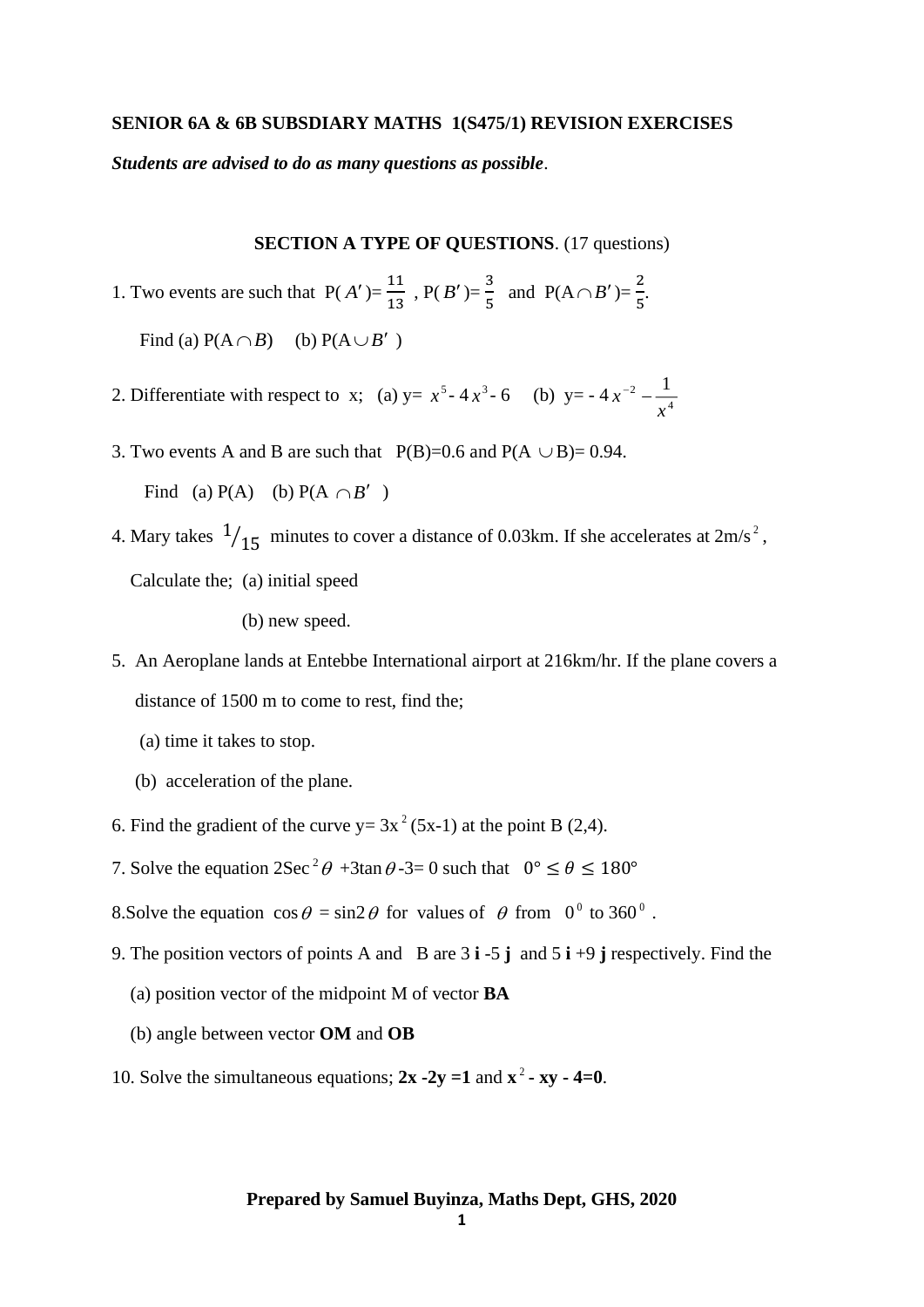11. The table below shows the marks(x) and the frequency(f)

|  | クイ |  |
|--|----|--|
|  |    |  |

Calculate the (a) mean mark

(b) standard deviation

12. The displacement vector of the particle is given by  $\mathbf{r} = 4t^2 \mathbf{i} - 5t \mathbf{j}$  metres, where t is the time in seconds. Find the speed of the particle after 2 seconds.

13. Use matrices to solve for x and y given that  $A =$ L ſ 5 3<br>-J  $\backslash$ 4  $\left( \frac{2}{1} \right)$ , M=  $\bigg)$  $\backslash$  $\overline{\phantom{a}}$ L ſ *y*  $\begin{array}{c} x \end{array}$  and C=  $\int$  $\backslash$  $\overline{\phantom{a}}$  $\setminus$ ſ − 4 1

such that  $AM = C$ .

- 14. In the crested tower building, a lift is used for regular movements. A Lift is currently parked on the third floor and someone on the seventh floor calls for it, then gets in and travels to the ground floor. Each floor is 3.5m and the whole process takes 50 seconds. Find the (a) overall average speed of the lift.
	- (b) overall average velocity of the lift.
- 15. A car increased its velocity from 5m/s to 72km/hr in a distance of 50m. If the car moved with uniform acceleration, find its;
	- (a) acceleration
	- (b) velocity when it had covered 20m.
- 16. Express  $3x^2 + 4x + 6$  in the form  $A(x + B)^2 + C$ , where A, B and C are constants. Hence find the minimum value of the expression.
- 17. The table below shows the grades scored by a group of seven students.

| <b>Maths</b>        | EIBID | $\mathbf{C}$ $\mathbf{C}$ |  |  |
|---------------------|-------|---------------------------|--|--|
| Physics $ O B E D $ |       |                           |  |  |

Calculate the rank correlation coefficient for the data. Comment on your result.

**Prepared by Samuel Buyinza, Maths Dept, GHS, 2020**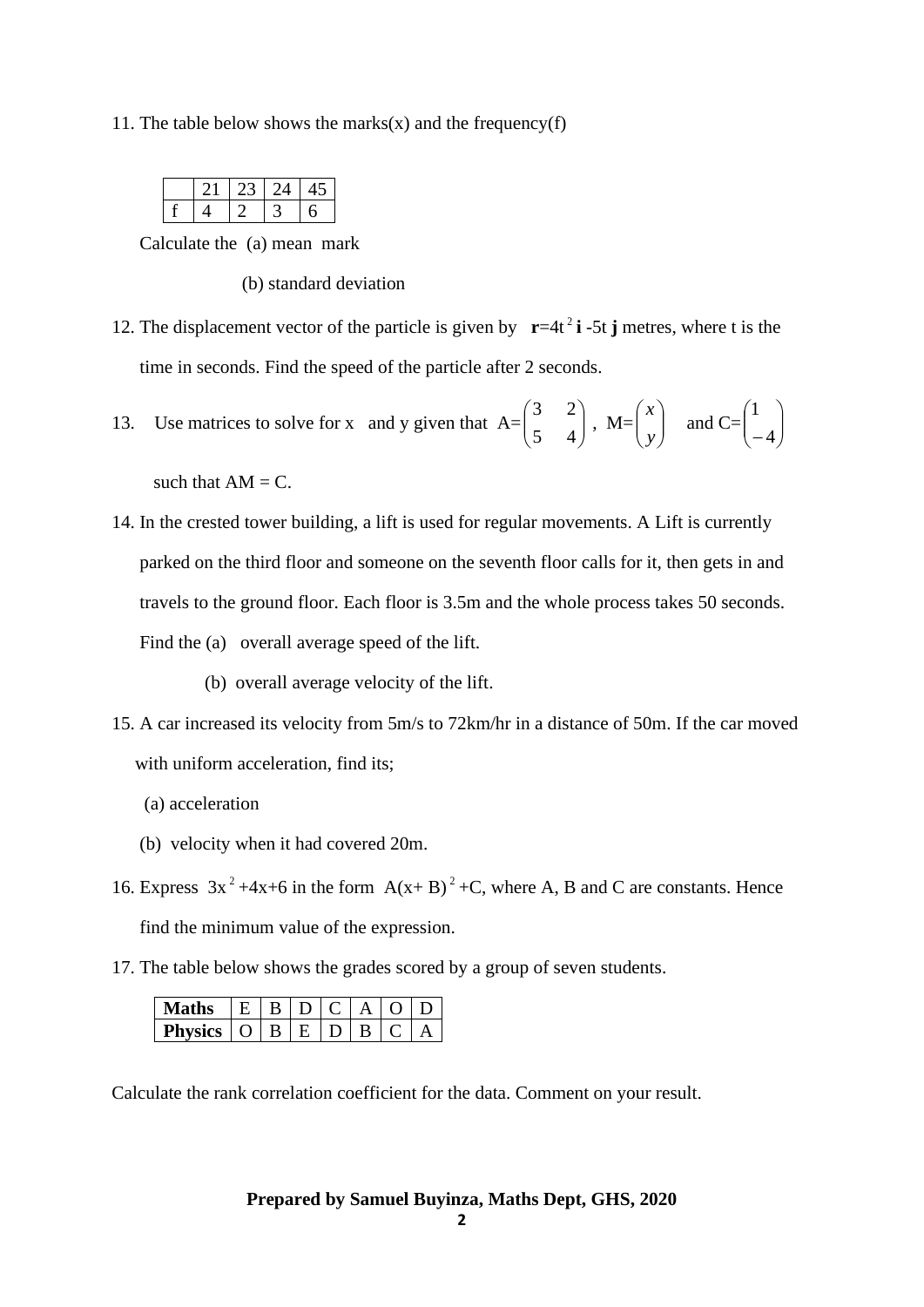## **SECTION B TYPE OF QUESTIONS (06 questions)**

18.(a) Given that matrix  $Q=$  | L ſ 3 1<br>- $\int$  $-2)$ 1  $2 \mid$ , find  $Q^{-1}$ . Hence, solve the equations;

 $x - 2y = -4$  and  $3x + y = 9$ .

- (b) Given that  $\alpha$  and  $\beta$  are the roots of the equation  $2x^2 + 5x 4 = 0$ , find the equation whose roots are  $\alpha^3 \beta$  and  $\alpha \beta^3$ .
- 19. The equation of the curve is  $y = 3+2x x^2$ .
	- (a)Determine the (i) coordinates and nature of the turning point of the curve.

(ii) y and x intercepts of the curve.

- (b)(i) Sketch the curve (ii) Find the area enclosed by the curve and the x- axis.
- 20. The following are the final exam results which were scored by twelve students in

Economics (x) and Geography (y)

| $\mathbf{v}$<br>$\mathbf{A}$ | 35          | 56                | ے ر<br><b>CO</b> | 70<br>$\sqrt{2}$      | 49       | 62  | $\cap$<br>ZΖ | 90 | $\overline{a}$ | $\cap$ $\subset$<br>ر ر | $\epsilon$<br>◡▱ | 93 |
|------------------------------|-------------|-------------------|------------------|-----------------------|----------|-----|--------------|----|----------------|-------------------------|------------------|----|
| $\mathbf{r}$                 | 57<br>ັ້ນ ≀ | $\mathbf{a}$<br>∠ | 63               | $\overline{ }$<br>7 U | 52<br>JJ | 100 | 38           | 82 | 82             | 1 <sub>O</sub><br>ᆚ     | 43               | 70 |

- (a) Draw a scatter diagram for the data.
- (b) Draw the line of best fit and comment on the graph. If  $x = 70$ , estimate the value of y from the graph.
- (c) Calculate the rank correlation coefficient between x and y.
- 21. The table below shows the ages in years of the mothers at the time they had their first

| Age       |  |                |  | $20 - 25 - 30 - 35 - 40 - 45$ |
|-----------|--|----------------|--|-------------------------------|
| Frequency |  | $\overline{Q}$ |  |                               |

- (a) Calculate the mode, mean and the variance of the distribution.
- (b) Draw an ogive (cumulative frequency curve) and use it to estimate the
	- (i) median age, (ii)inter quartile range

## **Prepared by Samuel Buyinza, Maths Dept, GHS, 2020**